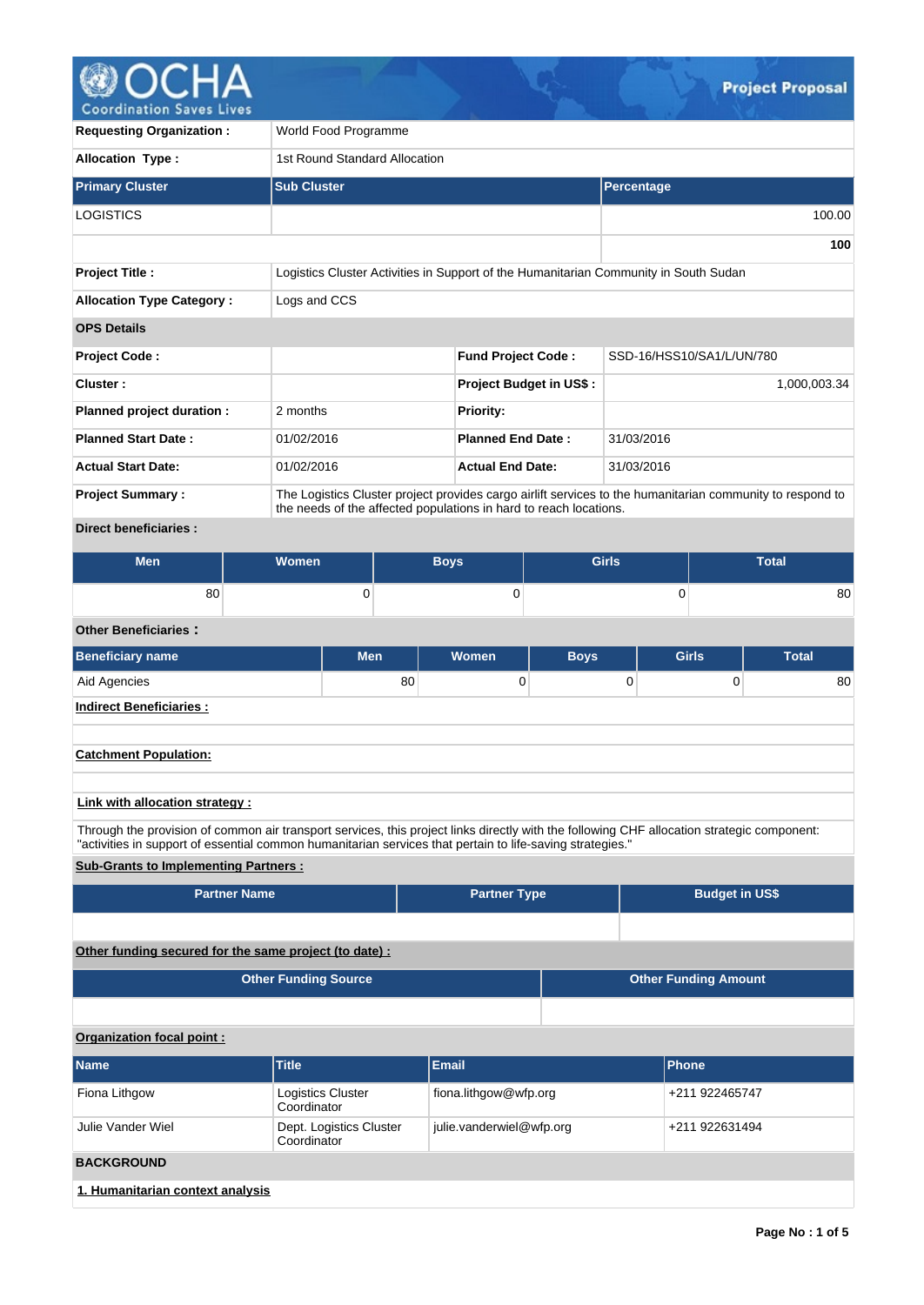Since December 2013, the conflict in South Sudan has devastated the lives of millions of South Sudanese and displaced more than 2 million people. About 1.5 million of them have been displaced internally in South Sudan and over 500,000 are refugees in neighbouring countries (UNOCHA).

With active hostilities ongoing in many locations, access via surface level transport (river and road) has been significantly impeded due to insecurity. This has left the humanitarian community with limited options to deliver lifesaving cargo to the displaced populations scattered across the country. Delivery of humanitarian supplies via main supply routes has been significantly disrupted and the humanitarian community has been forced to explore alternative transportation options to respond to the needs of the people.

In addition to security constraints, the complex operating environment presents further challenges in terms of delivering large quantities of humanitarian aid on behalf of a great number of humanitarian organizations. The poor infrastructure severely impacts the humanitarian response. During the rainy season, over 60% of the entire country becomes inaccessible by surface travel due to the poor road conditions and key response locations become completely cutoff. Ongoing insecurity and active violence continue to affect the majority of South Sudan's weak road network, isolating communities and people in need, and rendering the provision of humanitarian assistance extremely difficult as most areas are only accessible by air.

#### **2. Needs assessment**

### **3. Description Of Beneficiaries**

Humanitarian organisations operating in South Sudan (UN agencies, NGOs, and International Organizations)

### **4. Grant Request Justification**

Given the logistics complexity of the humanitarian response in South Sudan; scarce resources, poor infrastructure, lack of systematic information and large number of humanitarian organizations that operate relatively independently, coupled with the scale of the overall humanitarian operations, a coordinated logistics response continues to be required to ensure effective and efficient delivery of humanitarian assistance to affected persons.

South Sudan, a country of roughly 650,000 km2, has a very underdeveloped infrastructure. The poor infrastructure, combined with the lack of road maintenance and the lengthy rainy season (May to November), makes 60% of the entire country inaccessible by surface transportation. More specifically, during the rainy season, in the main emergency response locations (Unity, Upper Nile, and Jonglei), overland transport is essentially cutoff. Additionally, the river ports throughout the country are very basic and often lead to significant transportation delays. As witnessed in 2015, delivery via barge is extremely unreliable due to lack of security assurances and the poor condition of the assets available in country.

Although the a peace agreement was signed in August 2015, insecurity surrounding the conflict, particularly in Upper Nile, Unity and Jonglei, restricts the movement of humanitarian personnel and cargo and impedes the delivery of relief items and food assistance.

### **5. Complementarity**

### **LOGICAL FRAMEWORK**

#### **Overall project objective**

Provision of coordination and cargo airlift services for the humanitarian community who are responding in areas not accessible by road in South Sudan.

| <b>LOGISTICS</b>                                                                                                                                                                                                                                                              |                                                                                                                   |                                 |  |  |  |  |  |
|-------------------------------------------------------------------------------------------------------------------------------------------------------------------------------------------------------------------------------------------------------------------------------|-------------------------------------------------------------------------------------------------------------------|---------------------------------|--|--|--|--|--|
| <b>Cluster objectives</b>                                                                                                                                                                                                                                                     | Strategic Response Plan (SRP) objectives                                                                          | <b>Percentage of activities</b> |  |  |  |  |  |
| CO2: Provide logistics, cargo and passenger<br>air services to the humanitarian community to<br>address the needs of the affected population                                                                                                                                  | HRP 2016 SO1: Save lives and alleviate<br>suffering through safe access to services and<br>resources with dignity | 75                              |  |  |  |  |  |
| CO1: Provide logistics coordination, support,<br>and advisory services to the humanitarian<br>community carrying out the emergency<br>response                                                                                                                                | HRP 2016 SO1: Save lives and alleviate<br>suffering through safe access to services and<br>resources with dignity | 25                              |  |  |  |  |  |
| <b>Contribution to Cluster/Sector Objectives:</b> This project directly contributes to the Logistics Cluster Objective 1 and 2 through<br>coordination and the provision of cargo air lift services (at no cost to users) into key locations that are not accessible by road. |                                                                                                                   |                                 |  |  |  |  |  |
| Outcome 1                                                                                                                                                                                                                                                                     |                                                                                                                   |                                 |  |  |  |  |  |
| Continuation of cargo deliveries by air into hard to reach locations                                                                                                                                                                                                          |                                                                                                                   |                                 |  |  |  |  |  |
| Output 1.1                                                                                                                                                                                                                                                                    |                                                                                                                   |                                 |  |  |  |  |  |
| <b>Description</b>                                                                                                                                                                                                                                                            |                                                                                                                   |                                 |  |  |  |  |  |
| Helicopter/fixed-wing air deliveries                                                                                                                                                                                                                                          |                                                                                                                   |                                 |  |  |  |  |  |
| <b>Assumptions &amp; Risks</b>                                                                                                                                                                                                                                                |                                                                                                                   |                                 |  |  |  |  |  |
|                                                                                                                                                                                                                                                                               |                                                                                                                   |                                 |  |  |  |  |  |
| <b>Activities</b>                                                                                                                                                                                                                                                             |                                                                                                                   |                                 |  |  |  |  |  |
| Activity 1.1.1                                                                                                                                                                                                                                                                |                                                                                                                   |                                 |  |  |  |  |  |

Deploy/maintain air assets appropriate to respond into the locations identified by the humanitarian community **Indicators**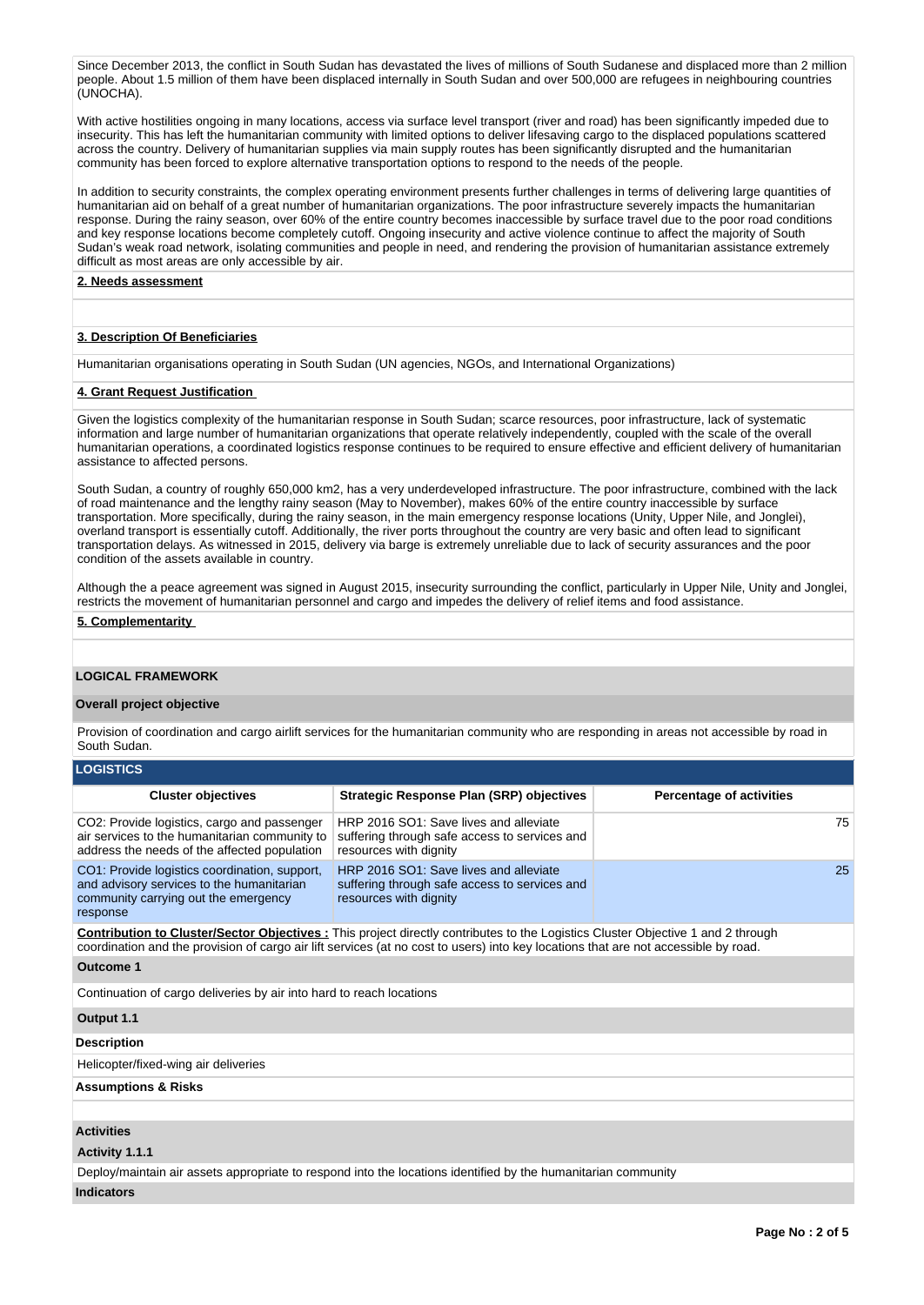|                   |                                                                                                                                                                                                                                                                                                                                                                                                |                                                    |                                                 |                | <b>End cycle beneficiaries</b> |                                            |                   |                   | End<br>cycle  |
|-------------------|------------------------------------------------------------------------------------------------------------------------------------------------------------------------------------------------------------------------------------------------------------------------------------------------------------------------------------------------------------------------------------------------|----------------------------------------------------|-------------------------------------------------|----------------|--------------------------------|--------------------------------------------|-------------------|-------------------|---------------|
| Code              | <b>Cluster</b>                                                                                                                                                                                                                                                                                                                                                                                 | <b>Indicator</b>                                   |                                                 |                | <b>Men</b>                     | <b>Women</b>                               |                   | <b>Boys</b> Girls | <b>Target</b> |
| Indicator 1.1.1   | LOGISTICS                                                                                                                                                                                                                                                                                                                                                                                      | Frontline # of cargo Movement Requests<br>executed |                                                 |                |                                |                                            | 140               |                   |               |
|                   | <b>Means of Verification:</b> Logistics Cluster Transport Database                                                                                                                                                                                                                                                                                                                             |                                                    |                                                 |                |                                |                                            |                   |                   |               |
|                   | Indicator 1.1.2   LOGISTICS                                                                                                                                                                                                                                                                                                                                                                    | Frontline # of humanitarian organizations assisted |                                                 |                |                                |                                            |                   |                   | 80            |
|                   | <b>Means of Verification:</b> Logistics Cluster Transport Database<br><b>Additional Targets:</b>                                                                                                                                                                                                                                                                                               |                                                    |                                                 |                |                                |                                            |                   |                   |               |
| <b>M &amp; R</b>  |                                                                                                                                                                                                                                                                                                                                                                                                |                                                    |                                                 |                |                                |                                            |                   |                   |               |
|                   | <b>Monitoring &amp; Reporting plan</b>                                                                                                                                                                                                                                                                                                                                                         |                                                    |                                                 |                |                                |                                            |                   |                   |               |
|                   | Based on the targets identified the project will indicate performance to these targets. Supporting this is internal mapping of key performance<br>indicators to highlight and allow action to address any performance issues.                                                                                                                                                                  |                                                    |                                                 |                |                                |                                            |                   |                   |               |
| Workplan          |                                                                                                                                                                                                                                                                                                                                                                                                |                                                    |                                                 |                |                                |                                            |                   |                   |               |
|                   | Activitydescription                                                                                                                                                                                                                                                                                                                                                                            |                                                    | Year                                            |                | $\mathbf{2}$<br>3              | 5<br>6                                     | 8                 | 9                 | 12<br>10.     |
|                   | Activity 1.1.1: Deploy/maintain air assets appropriate to respond into the locations<br>identified by the humanitarian community                                                                                                                                                                                                                                                               |                                                    | 2016                                            |                | X X                            |                                            |                   |                   |               |
| <b>OTHER INFO</b> |                                                                                                                                                                                                                                                                                                                                                                                                |                                                    |                                                 |                |                                |                                            |                   |                   |               |
|                   | <b>Accountability to Affected Populations</b>                                                                                                                                                                                                                                                                                                                                                  |                                                    |                                                 |                |                                |                                            |                   |                   |               |
|                   | The Project document does not identify any beneficiary numbers nor does it include any gender population information                                                                                                                                                                                                                                                                           |                                                    |                                                 |                |                                |                                            |                   |                   |               |
|                   | <b>Implementation Plan</b>                                                                                                                                                                                                                                                                                                                                                                     |                                                    |                                                 |                |                                |                                            |                   |                   |               |
|                   | The funding will be used to support air assets and operational staff in the existing pooled funding for a period of up to 2 months. While the<br>large proportion of the costs are associated with air transport, supporting costs are captured in operations of the hubs where cargo will<br>arrive prior to the dispatch dates and will be prioritized based on the ICWG priority locations. |                                                    |                                                 |                |                                |                                            |                   |                   |               |
|                   | Coordination with other Organizations in project area                                                                                                                                                                                                                                                                                                                                          |                                                    |                                                 |                |                                |                                            |                   |                   |               |
|                   | Name of the organization                                                                                                                                                                                                                                                                                                                                                                       |                                                    | Areas/activities of collaboration and rationale |                |                                |                                            |                   |                   |               |
|                   |                                                                                                                                                                                                                                                                                                                                                                                                |                                                    |                                                 |                |                                |                                            |                   |                   |               |
|                   | <b>Environment Marker Of The Project</b>                                                                                                                                                                                                                                                                                                                                                       |                                                    |                                                 |                |                                |                                            |                   |                   |               |
|                   | N/A: Not applicable, only used for a small number of services                                                                                                                                                                                                                                                                                                                                  |                                                    |                                                 |                |                                |                                            |                   |                   |               |
|                   | <b>Gender Marker Of The Project</b>                                                                                                                                                                                                                                                                                                                                                            |                                                    |                                                 |                |                                |                                            |                   |                   |               |
|                   | 4-Not applicable - Only used for very small number of projects, such as "support services"                                                                                                                                                                                                                                                                                                     |                                                    |                                                 |                |                                |                                            |                   |                   |               |
|                   | <b>Justify Chosen Gender Marker Code</b>                                                                                                                                                                                                                                                                                                                                                       |                                                    |                                                 |                |                                |                                            |                   |                   |               |
|                   | The Project document does not identify any beneficiary numbers nor does it include any gender population information.                                                                                                                                                                                                                                                                          |                                                    |                                                 |                |                                |                                            |                   |                   |               |
|                   | <b>Protection Mainstreaming</b>                                                                                                                                                                                                                                                                                                                                                                |                                                    |                                                 |                |                                |                                            |                   |                   |               |
|                   | The project document does not indicate any beneficiary information nor does it indicate any Protection related issues.                                                                                                                                                                                                                                                                         |                                                    |                                                 |                |                                |                                            |                   |                   |               |
|                   | <b>Country Specific Information</b>                                                                                                                                                                                                                                                                                                                                                            |                                                    |                                                 |                |                                |                                            |                   |                   |               |
|                   | <b>Safety and Security</b>                                                                                                                                                                                                                                                                                                                                                                     |                                                    |                                                 |                |                                |                                            |                   |                   |               |
|                   | Safety and security issues are mitigated by using the existing forums in conjunction with WFP, OCHA UNDSS.                                                                                                                                                                                                                                                                                     |                                                    |                                                 |                |                                |                                            |                   |                   |               |
| Access            |                                                                                                                                                                                                                                                                                                                                                                                                |                                                    |                                                 |                |                                |                                            |                   |                   |               |
|                   | Access is negotiated using the existing forums in conjunction with WFP, OCHA UNDSS and the partners                                                                                                                                                                                                                                                                                            |                                                    |                                                 |                |                                |                                            |                   |                   |               |
| <b>BUDGET</b>     |                                                                                                                                                                                                                                                                                                                                                                                                |                                                    |                                                 |                |                                |                                            |                   |                   |               |
| Code              | <b>Budget Line Description</b>                                                                                                                                                                                                                                                                                                                                                                 |                                                    | $D / S$ Quantity                                | Unit<br>cost   |                                | <b>Duration</b><br>$\%$<br><b>Recurran</b> | charged<br>to CHF | <b>Total Cost</b> |               |
|                   | <b>Staff and Other Personnel Costs</b>                                                                                                                                                                                                                                                                                                                                                         |                                                    |                                                 |                | ce                             |                                            |                   |                   |               |
|                   |                                                                                                                                                                                                                                                                                                                                                                                                |                                                    |                                                 |                |                                |                                            |                   |                   |               |
| 1.1               | <b>Consultants-Logistics Officers</b>                                                                                                                                                                                                                                                                                                                                                          |                                                    | D                                               | $2 \mid 7,600$ | .00                            | 2                                          | 75.14             |                   | 22,842.56     |
|                   | The project will support 2 consultants and 2 national staff for 1 and just less than 2 weeks. Consultants salary include hazard pay.                                                                                                                                                                                                                                                           |                                                    |                                                 |                |                                |                                            |                   |                   |               |
| 1.2               | National staff- Logistics Assistants                                                                                                                                                                                                                                                                                                                                                           |                                                    | D                                               | 2 2,000        | .00                            | 2                                          | 75.00             |                   | 6,000.00      |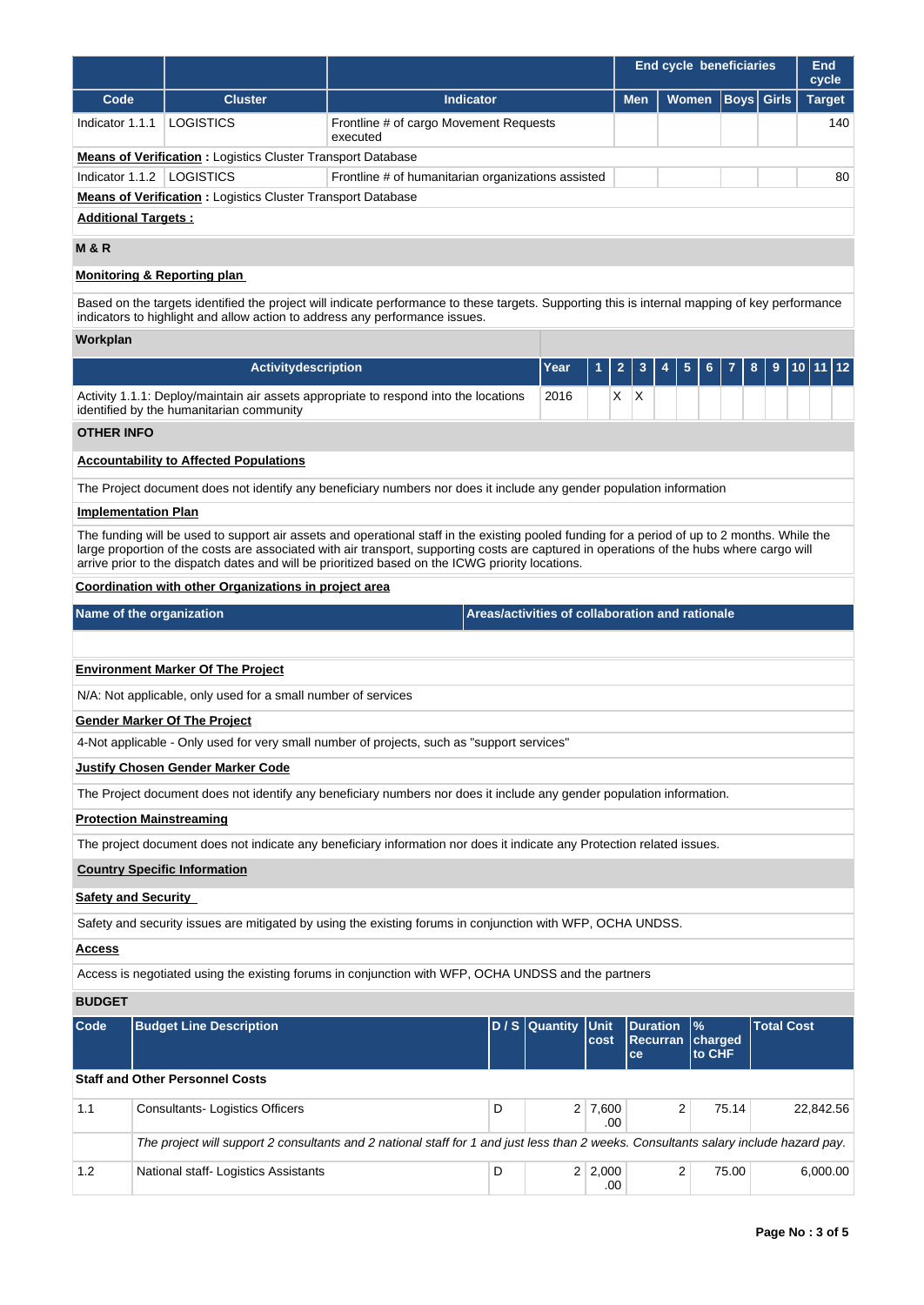|                   | The project will support 2 consultants and 2 national staff for 1 and just less than 2 weeks. Consultants salary include hazard pay.                                                                                                                                                                |   |              |                        |              |        |              |
|-------------------|-----------------------------------------------------------------------------------------------------------------------------------------------------------------------------------------------------------------------------------------------------------------------------------------------------|---|--------------|------------------------|--------------|--------|--------------|
|                   | <b>Section Total</b>                                                                                                                                                                                                                                                                                |   |              |                        |              |        | 28,842.56    |
| <b>Travel</b>     |                                                                                                                                                                                                                                                                                                     |   |              |                        |              |        |              |
| 5.1               | <b>Consultants-Logistics Officers</b>                                                                                                                                                                                                                                                               | D |              | 2 4,100<br>.00         | 2            | 69.00  | 11,316.00    |
|                   | The project will support 2 consultants and 2 national staff for 1 and just less than 2 weeks. Consultants travel cost include DSA<br>and rest and recuperation while for national staff it is just DSA.                                                                                             |   |              |                        |              |        |              |
| 5.2               | National staff- Logistics Assistants                                                                                                                                                                                                                                                                | D |              | $2 \mid 2,400$<br>.00. | 2            | 69.00  | 6,624.00     |
|                   | The project will support 2 consultants and 2 national staff for 1 and just less than 2 weeks. Consultants travel cost include DSA<br>and rest and recuperation while for national staff it is just DSA.                                                                                             |   |              |                        |              |        |              |
|                   | <b>Section Total</b>                                                                                                                                                                                                                                                                                |   |              |                        |              |        | 17,940.00    |
|                   | <b>General Operating and Other Direct Costs</b>                                                                                                                                                                                                                                                     |   |              |                        |              |        |              |
| 7.1               | Mi8 helicopter - cargo uplifts                                                                                                                                                                                                                                                                      | D | $\mathbf{1}$ | 500,0<br>00.00         | 1            | 100.00 | 500,000.00   |
|                   | This covers the operational cost to contract one Mi8 helicopter for one month.                                                                                                                                                                                                                      |   |              |                        |              |        |              |
| 7.2               | Mi8 helicopter - cargo uplifts for 3 weeks                                                                                                                                                                                                                                                          | D | 1            | 500,0<br>00.00         | $\mathbf{1}$ | 77.56  | 387,800.00   |
|                   | The standard cost for the Mi8 is now reduced at an MGH rate of \$3550 per hour for 100 hours per months (\$355,000); plus AMT<br>\$40,000 per month plus fuel at \$1.30 per litre at a burn rate of 800 litres per hour totalling \$104,000. Total operating cost for the<br>Mi8 heli is \$500,000. |   |              |                        |              |        |              |
|                   | <b>Section Total</b>                                                                                                                                                                                                                                                                                |   |              |                        |              |        | 887,800.00   |
| <b>SubTotal</b>   |                                                                                                                                                                                                                                                                                                     |   | 10.00        |                        |              |        | 934,582.56   |
| Direct            |                                                                                                                                                                                                                                                                                                     |   |              |                        |              |        | 934,582.56   |
| Support           |                                                                                                                                                                                                                                                                                                     |   |              |                        |              |        |              |
| <b>PSC Cost</b>   |                                                                                                                                                                                                                                                                                                     |   |              |                        |              |        |              |
|                   | <b>PSC Cost Percent</b>                                                                                                                                                                                                                                                                             |   |              |                        |              |        | 7%           |
| <b>PSC Amount</b> |                                                                                                                                                                                                                                                                                                     |   |              |                        |              |        | 65,420.78    |
| <b>Total Cost</b> |                                                                                                                                                                                                                                                                                                     |   |              |                        |              |        | 1,000,003.34 |
|                   | <b>Grand Total CHF Cost</b>                                                                                                                                                                                                                                                                         |   |              |                        |              |        | 1,000,003.34 |

**Project Locations**

| Location             | <b>Estimated</b><br>percentage<br>of budget<br>for each<br><b>location</b> | <b>Estimated number of beneficiaries</b><br>for each location |                              |  |  | <b>Activity Name</b> |
|----------------------|----------------------------------------------------------------------------|---------------------------------------------------------------|------------------------------|--|--|----------------------|
|                      |                                                                            | Men $ $                                                       | Women   Boys   Girls   Total |  |  |                      |
| Jonglei -> Akobo     | 4                                                                          |                                                               |                              |  |  |                      |
| Jonglei -> Ayod      | $\overline{4}$                                                             |                                                               |                              |  |  |                      |
| Jonglei -> Canal     | 4                                                                          |                                                               |                              |  |  |                      |
| Jonglei -> Fangak    | $\overline{4}$                                                             |                                                               |                              |  |  |                      |
| Jonglei -> Nyirol    | 4                                                                          |                                                               |                              |  |  |                      |
| Jonglei -> Pibor     | $\overline{4}$                                                             |                                                               |                              |  |  |                      |
| Jonglei -> Pochalla  | 4                                                                          |                                                               |                              |  |  |                      |
| Jonglei -> Twic East | $\overline{4}$                                                             |                                                               |                              |  |  |                      |
| Jonglei -> Uror      | 4                                                                          |                                                               |                              |  |  |                      |
| Unity -> Abiemnhom   | $\overline{4}$                                                             |                                                               |                              |  |  |                      |
| Unity -> Guit        | 5                                                                          |                                                               |                              |  |  |                      |
| Unity -> Koch        | 5                                                                          |                                                               |                              |  |  |                      |
| Unity -> Leer        | 5                                                                          |                                                               |                              |  |  |                      |